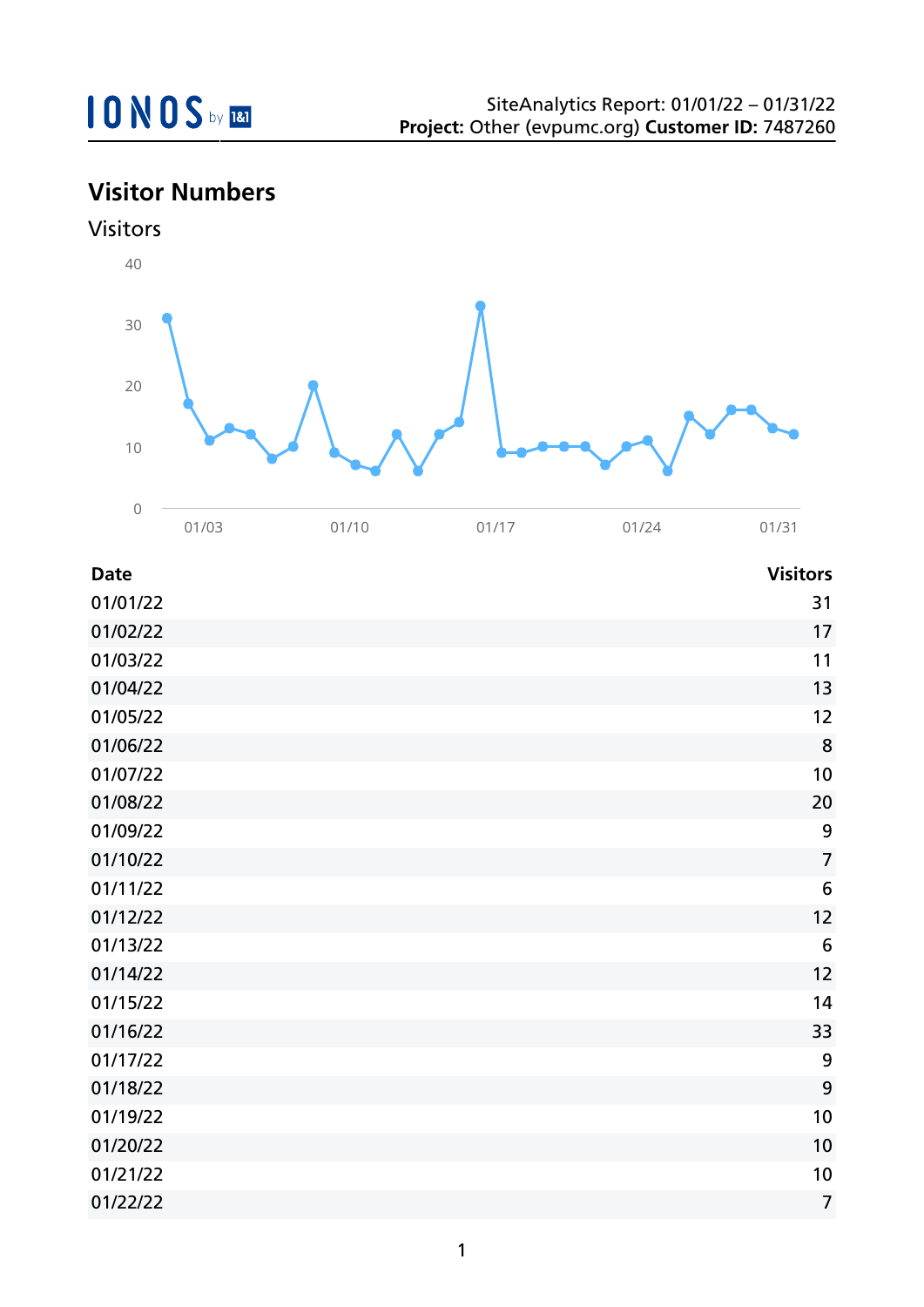| <b>Date</b>  | <b>Visitors</b> |
|--------------|-----------------|
| 01/23/22     | 10              |
| 01/24/22     | 11              |
| 01/25/22     | 6               |
| 01/26/22     | 15              |
| 01/27/22     | 12              |
| 01/28/22     | 16              |
| 01/29/22     | 16              |
| 01/30/22     | 13              |
| 01/31/22     | 12              |
| <b>Total</b> | 387             |

### Sessions



| <b>Date</b> | <b>Sessions</b> |
|-------------|-----------------|
| 01/01/22    | 34              |
| 01/02/22    | 18              |
| 01/03/22    | 12              |
| 01/04/22    | 14              |
| 01/05/22    | 13              |
| 01/06/22    | 8               |
| 01/07/22    | 12              |
| 01/08/22    | 22              |
| 01/09/22    | 10              |
| 01/10/22    | 8               |
| 01/11/22    | 7               |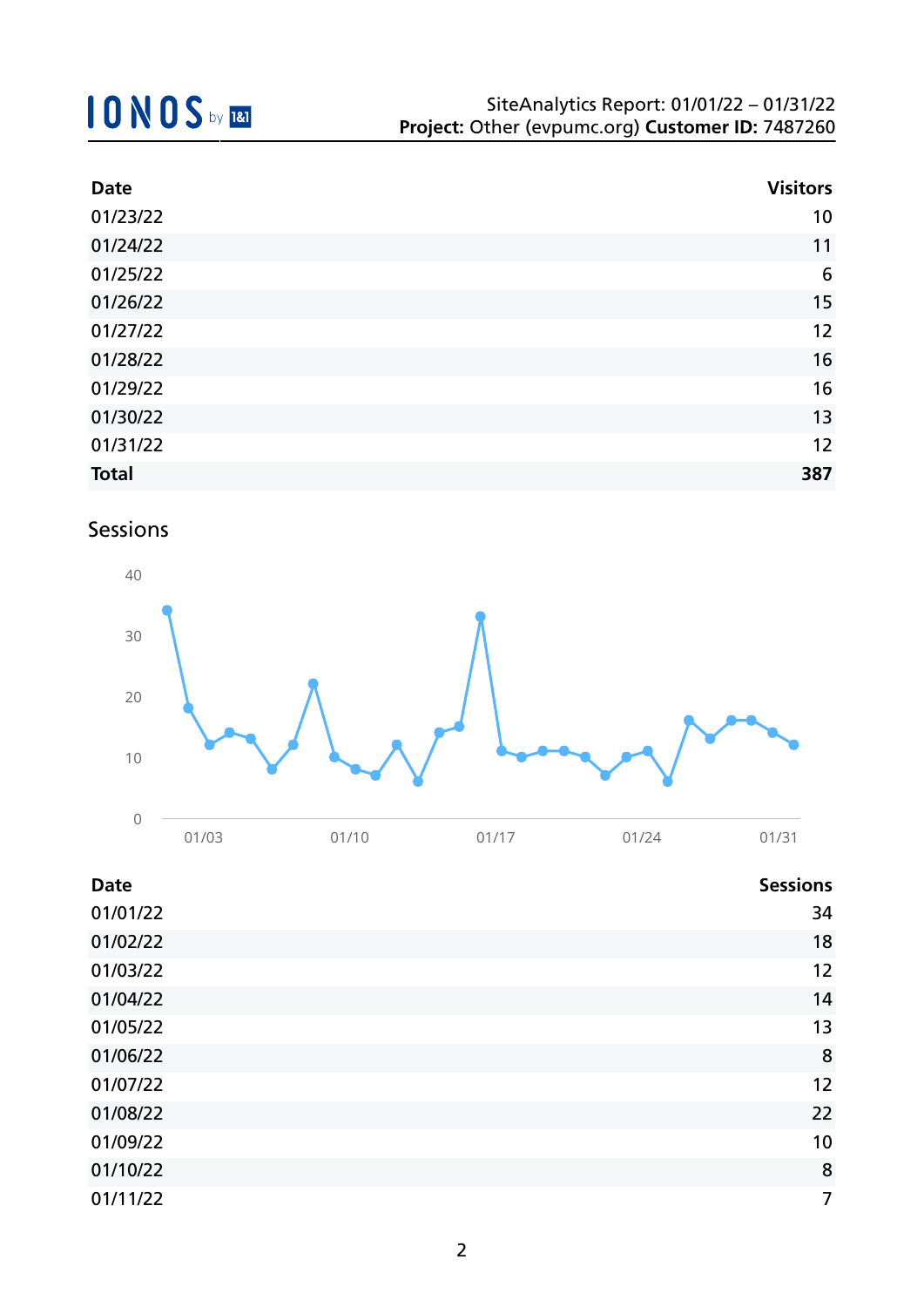| <b>Date</b>  | <b>Sessions</b> |
|--------------|-----------------|
| 01/12/22     | 12              |
| 01/13/22     | $6\phantom{1}6$ |
| 01/14/22     | 14              |
| 01/15/22     | 15              |
| 01/16/22     | 33              |
| 01/17/22     | 11              |
| 01/18/22     | 10              |
| 01/19/22     | 11              |
| 01/20/22     | 11              |
| 01/21/22     | 10              |
| 01/22/22     | $\overline{7}$  |
| 01/23/22     | 10              |
| 01/24/22     | 11              |
| 01/25/22     | $6\,$           |
| 01/26/22     | 16              |
| 01/27/22     | 13              |
| 01/28/22     | 16              |
| 01/29/22     | 16              |
| 01/30/22     | 14              |
| 01/31/22     | 12              |
| <b>Total</b> | 412             |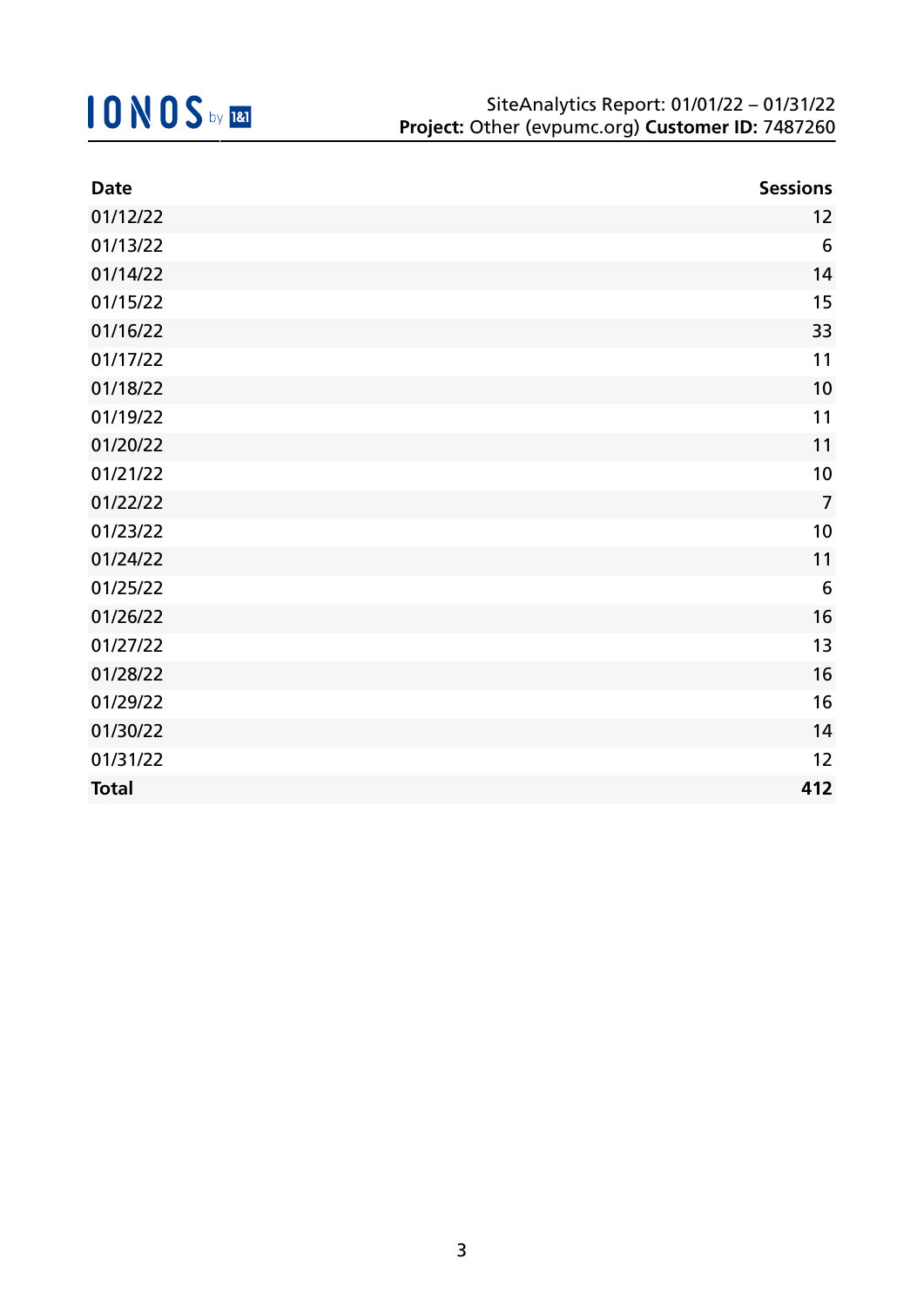### Search Engine Robots



| <b>Search Engine Robots</b> | <b>Sessions</b> | Percentage |
|-----------------------------|-----------------|------------|
| SiteLockSpider              | 806             | 39.63%     |
| ZoominfoBot                 | 376             | 18.49%     |
| AhrefsBot/7.0               | 213             | 10.47%     |
| Sogou web spider/4.0        | 120             | 5.90%      |
| SemrushBot/7~bl             | 86              | 4.23%      |
| bingbot/2.0                 | 81              | 3.98%      |
| Googlebot-Mobile            | 54              | 2.65%      |
| <b>IonCrawl</b>             | 40              | 1.97%      |
| PetalBot mobile             | 32              | 1.57%      |
| 360Spider                   | 30              | 1.47%      |
| Adsbot/3.1                  | 27              | 1.33%      |
| MJ12bot/v1.4.8              | 26              | 1.28%      |
| DuckDuckGo-Favicons-Bot/1.0 | 17              | 0.84%      |
| Googlebot/2.1               | 15              | 0.74%      |
| archive.org_bot             | 15              | 0.74%      |
| Applebot/0.1                | 14              | 0.69%      |
| YandexBot/3.0               | 13              | 0.64%      |
| Mail.RU_Bot/2.0             | 12              | 0.59%      |
| Itx71                       | 11              | 0.54%      |
| <b>Headless Chrome</b>      | 9               | 0.44%      |
| Barkrowler/0.9              | 8               | 0.39%      |
| CCBot/2.0                   | 6               | 0.29%      |
| SeznamBot/3.2               | 6               | 0.29%      |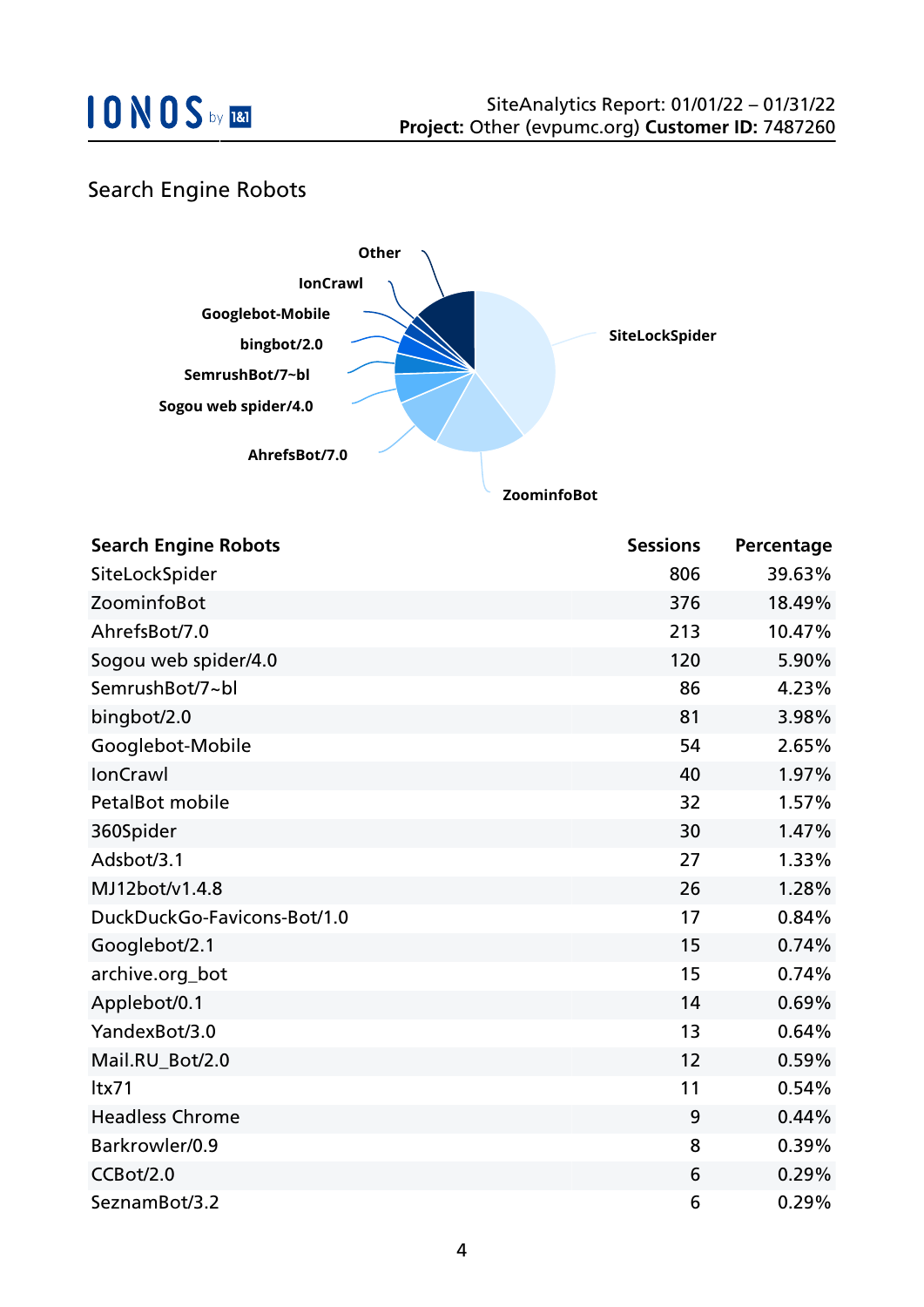| <b>Search Engine Robots</b> | <b>Sessions</b> | Percentage |
|-----------------------------|-----------------|------------|
| MojeekBot/0.10              | 5               | 0.25%      |
| WikiDo/1.1                  | 5               | 0.25%      |
| Baiduspider/2.0             | 1               | 0.05%      |
| DF Bot 1.0                  |                 | 0.05%      |
| Dataprovider                |                 | 0.05%      |
| Mail.RU_Bot/Favicons/2.0    | 1               | 0.05%      |
| Nicecrawler/1.1             |                 | 0.05%      |
| ZaldomoSearchBot            | 1               | 0.05%      |
| vuhuvBot/1.0                |                 | 0.05%      |
| <b>Total</b>                | 2,034           | 100.00%    |

## **Page Analysis**



### Most Frequently Visited Pages

| <b>Pages</b>       | <b>Sessions</b> | Percentage |
|--------------------|-----------------|------------|
| /Default.htm       | 479             | 48.53%     |
| /Elim.htm          | 39              | 3.95%      |
| /Announce.htm      | 37              | 3.75%      |
| /info.htm          | 37              | 3.75%      |
| /Believe.htm       | 29              | 2.94%      |
| <b>Morship.htm</b> | 28              | 2.84%      |
| /M-Statement.htm   | 27              | 2.74%      |
| /Offerings.htm     | 27              | 2.74%      |
| /web_links.htm     | 27              | 2.74%      |
| /NewsLetterIdx.htm | 25              | 2.53%      |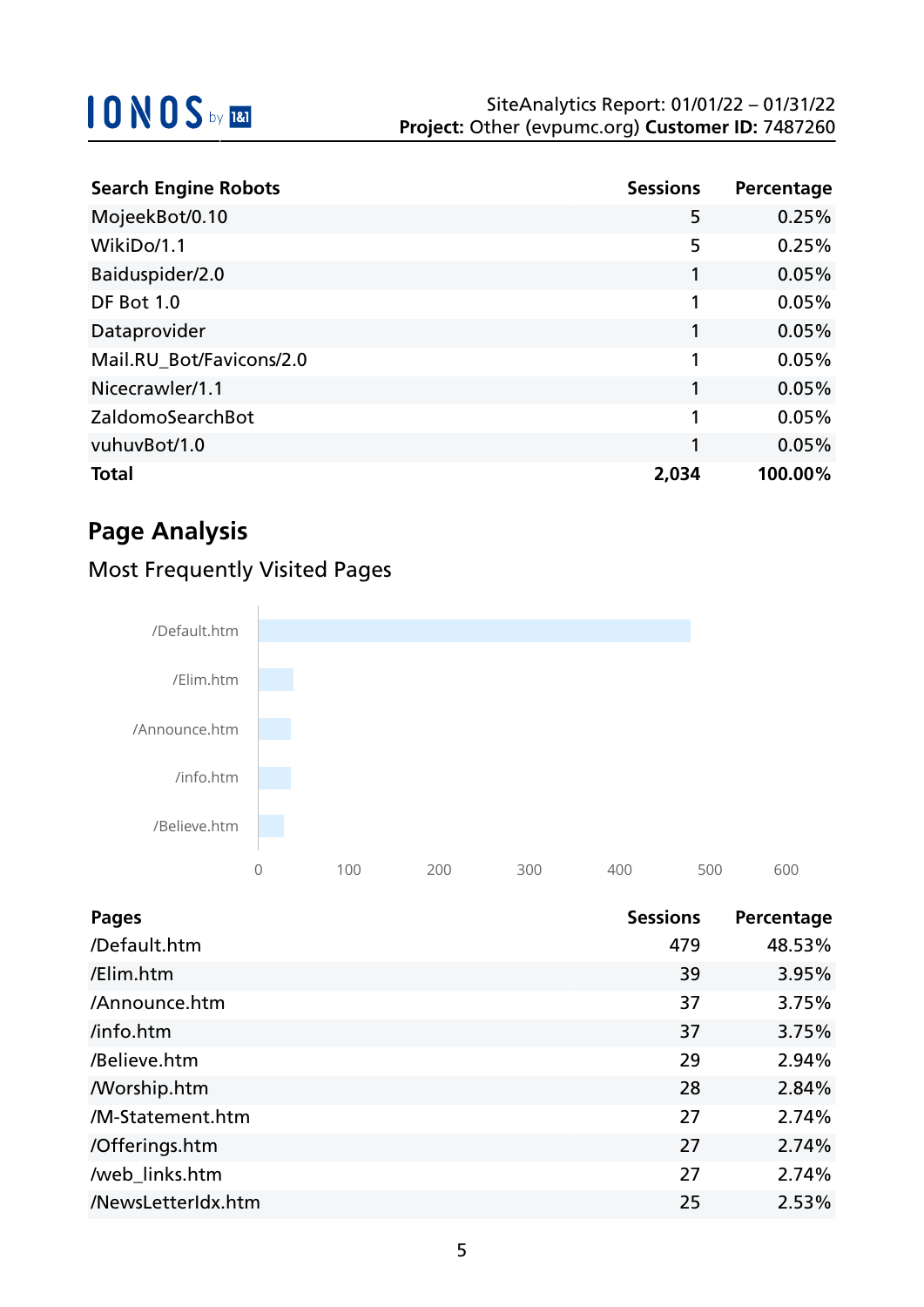| <b>Pages</b>             | <b>Sessions</b> | Percentage |
|--------------------------|-----------------|------------|
| Nideo.htm                | 25              | 2.53%      |
| <b>NideoServices.htm</b> | 25              | 2.53%      |
| /Sermons.htm             | 24              | 2.43%      |
| /Stats.htm               | 24              | 2.43%      |
| /St_Johns.htm            | 22              | 2.23%      |
| /Calendar.htm            | 20              | 2.03%      |
| /CalendarOld.htm         | 11              | 1.11%      |
| /Elim-HISTORY.htm        | 10              | 1.01%      |
| /Elim_M-Statement.htm    | 10              | 1.01%      |
| /StJohns_M-Statement.htm | 9               | 0.91%      |
| /St_Johns-HISTORY.htm    | 9               | 0.91%      |
| /missions.htm            | 8               | 0.81%      |
| /valley_views0813.htm    | 8               | 0.81%      |
| /valley_views0913.htm    | 8               | 0.81%      |
| /valley_views1013.htm    | 8               | 0.81%      |
| /valley_views1113.htm    | 8               | 0.81%      |
| /Announce102608.htm      | 1               | 0.10%      |
| /Bulletins-old.htm       | 1               | 0.10%      |
| /Bulletins.htm           | 1               | 0.10%      |
| <b>Total</b>             | 987             | 100.00%    |

## Keywords

No data is available for this report during the current time period.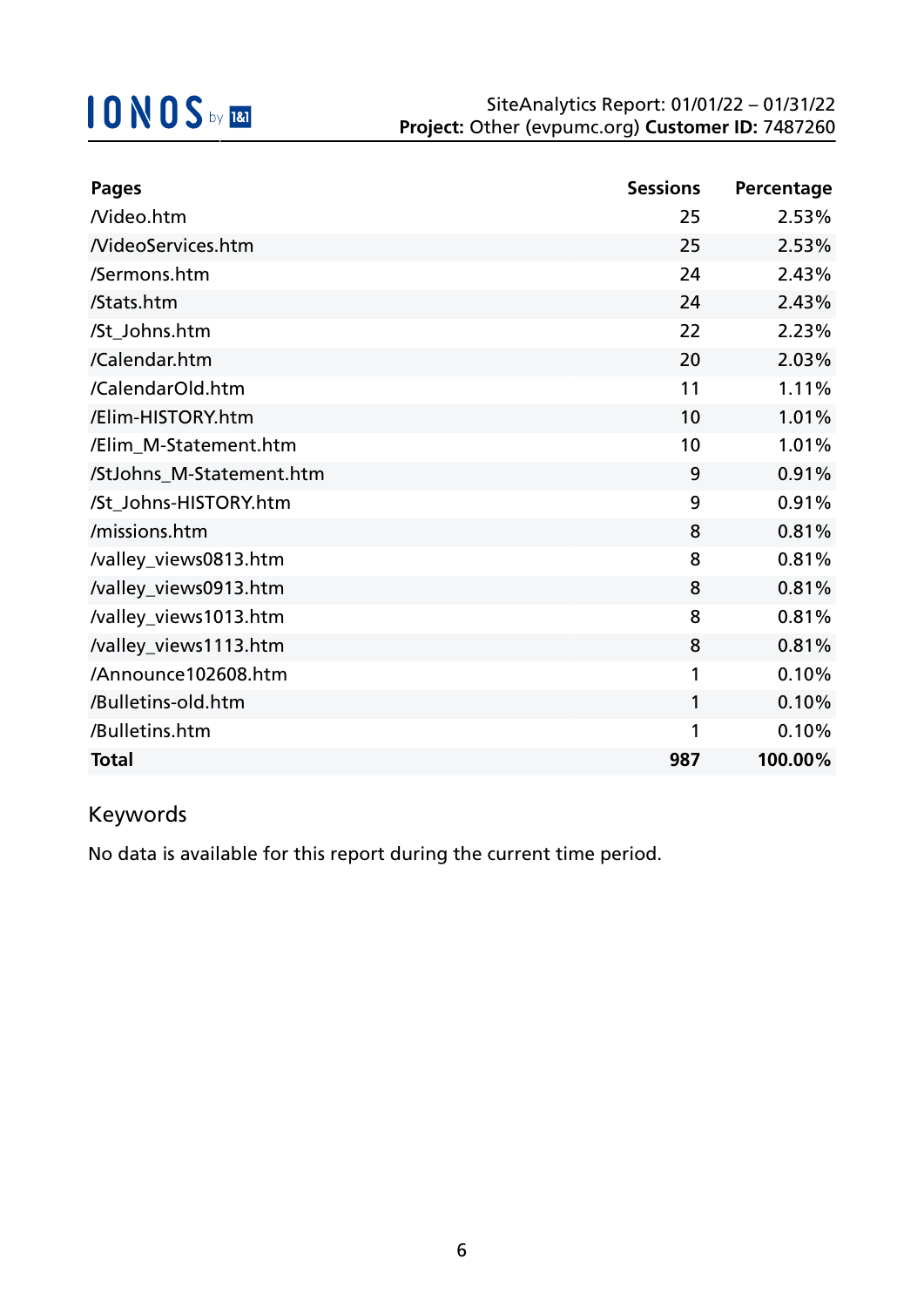## Referring Pages



| <b>Pages</b>                                 | <b>Sessions</b> |
|----------------------------------------------|-----------------|
| http://google.com/url                        | 31              |
| https://google.com/                          | 24              |
| https://google.com                           | 21              |
| http://google.com/                           | 5               |
| http://flalib.org                            | 4               |
| http://essaytags.com/                        |                 |
| http://gzth.net/                             |                 |
| https://l.facebook.com/                      |                 |
| https://webtechsurvey.com/website/evpumc.org |                 |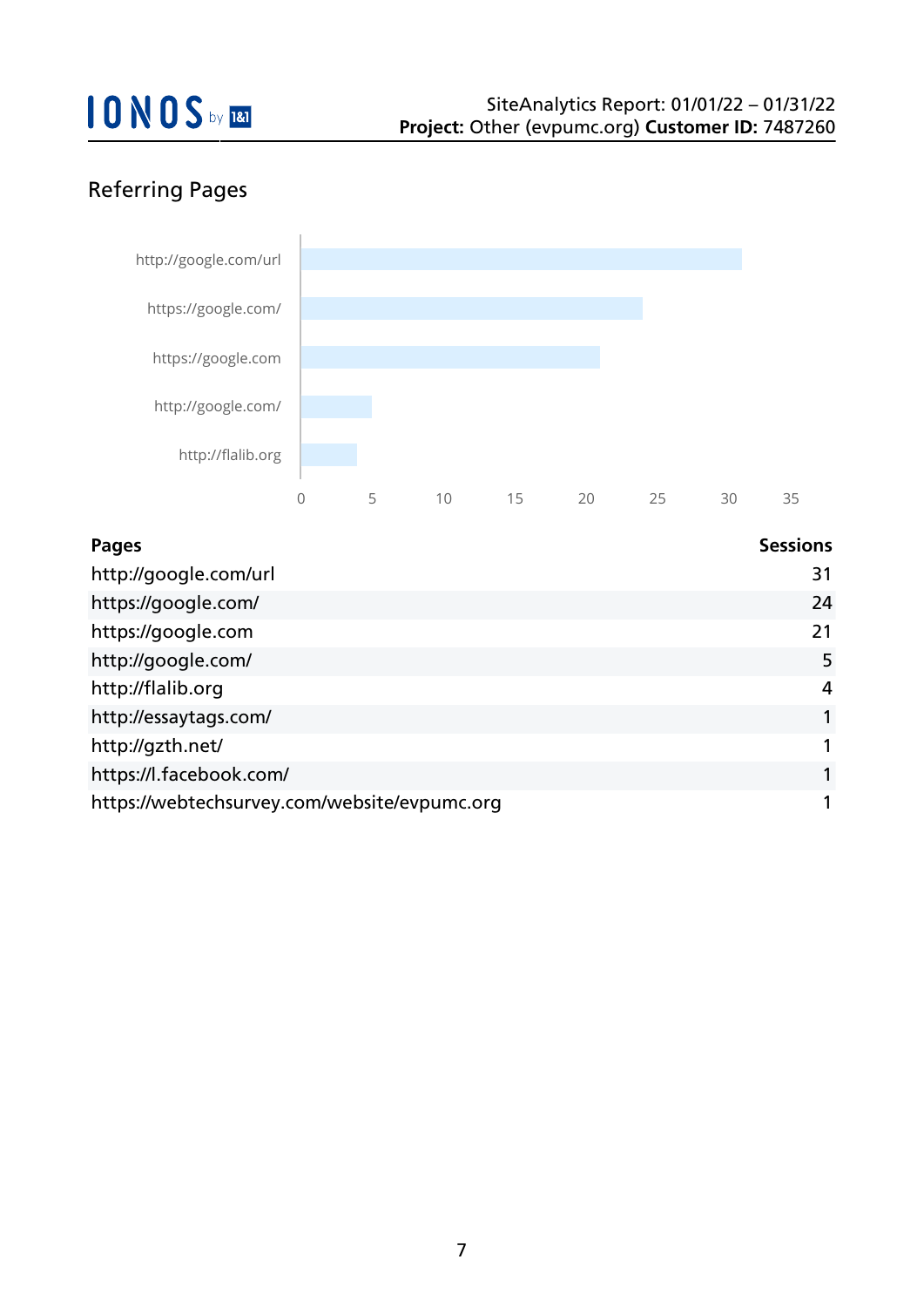

## **Browsers & Systems**

Browsers



| <b>Browsers</b>               | <b>Sessions</b> | Percentage |
|-------------------------------|-----------------|------------|
| Chrome                        | 205             | 49.76%     |
| IE                            | 43              | 10.44%     |
| Firefox                       | 31              | 7.52%      |
| Safari mobile                 | 23              | 5.58%      |
| Python-requests               | 19              | 4.61%      |
| Microsoft Edge                | 18              | 4.37%      |
| <b>Chrome Mobile</b>          | 10              | 2.43%      |
| Safari                        | $\overline{7}$  | 1.70%      |
| Opera                         | 5               | 1.21%      |
| Vivaldi                       | 5               | 1.21%      |
| <b>Android WebView</b>        | $\overline{2}$  | 0.49%      |
| Unirest                       | $\overline{2}$  | 0.49%      |
| aiohttp                       | $\overline{2}$  | 0.49%      |
| Android browser               | 1               | 0.24%      |
| Apache-HttpClient             | 1               | 0.24%      |
| <b>Mobile Samsung Browser</b> | 1               | 0.24%      |
| Mozilla                       | 1               | 0.24%      |
| Postman                       | 1               | 0.24%      |
| QQbrowser                     | 1               | 0.24%      |
| <b>UC Browser</b>             | 1               | 0.24%      |
| <b>CURL</b>                   | 1               | 0.24%      |
| Could not be identified       | 32              | 7.77%      |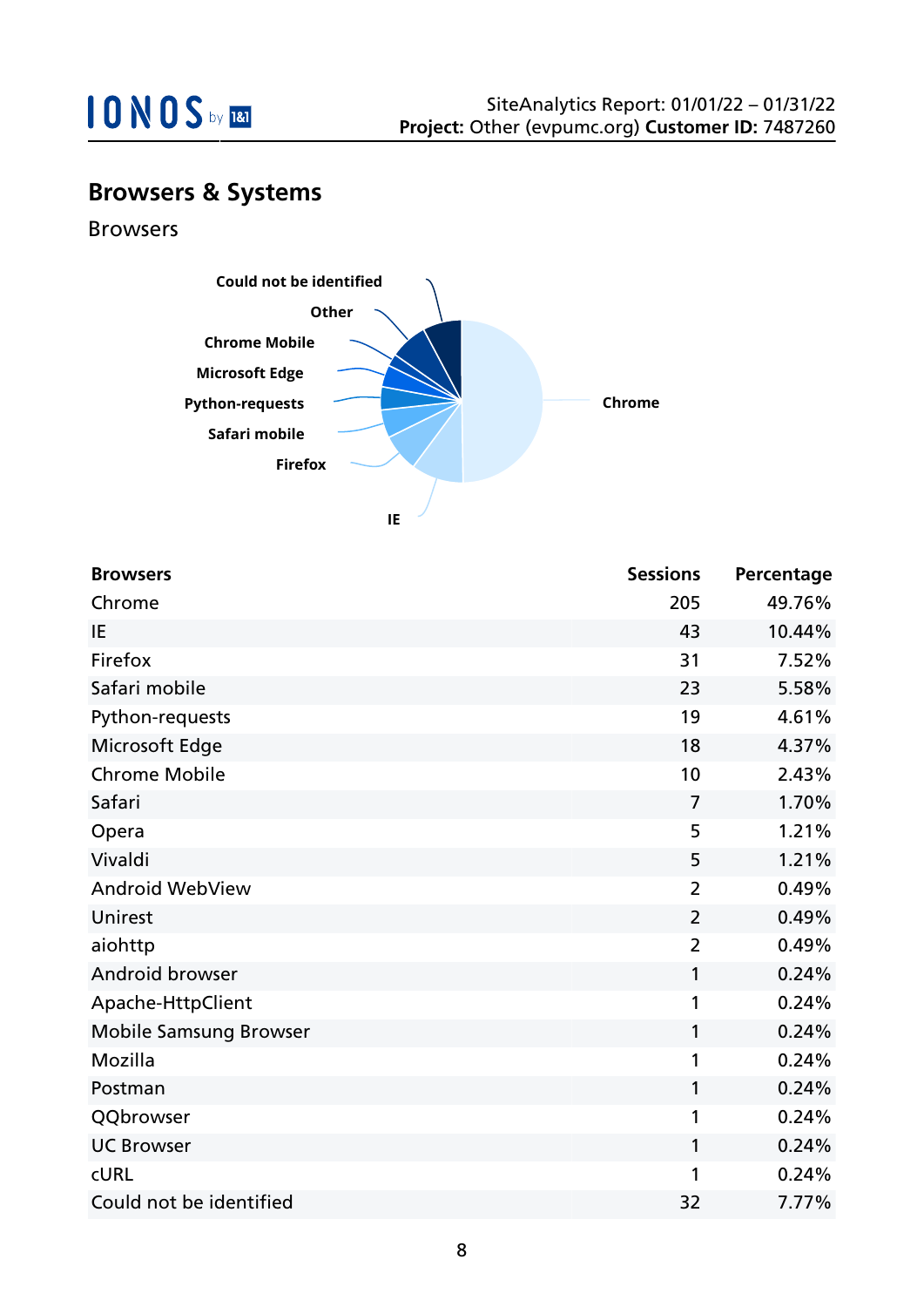| <b>Browsers</b>                       | <b>Sessions</b> | Percentage |
|---------------------------------------|-----------------|------------|
| <b>Total</b>                          | 412             | 100.00%    |
| <b>Operating Systems</b>              |                 |            |
| Could not be identified<br><b>JVM</b> |                 |            |
| Android                               |                 |            |
| OS X                                  |                 |            |
| iOS                                   |                 |            |
| <b>Linux</b>                          | <b>Windows</b>  |            |

**Operating Systems Sessions Percentage** Windows 242 58.74% macOS  $\sim$  7.52% Linux 28 6.80%  $\sim$  28 6.80%  $\overline{O5}$  X 3.88% Android 10 2.43% JVM  $3$  0.73% Could not be identified Could not be identified **Total 412 100.00%**

**macOS**

### **Visitor Locations**

#### **Countries**

| <b>Countries</b>      | <b>Sessions</b> | Percentage |
|-----------------------|-----------------|------------|
| <b>United States</b>  | 250             | 60.68%     |
| Singapore             | 21              | 5.10%      |
| <b>United Kingdom</b> | 20              | 4.85%      |
| China                 | 18              | 4.37%      |
| Germany               | 13              | 3.16%      |
| Russia                | 13              | 3.16%      |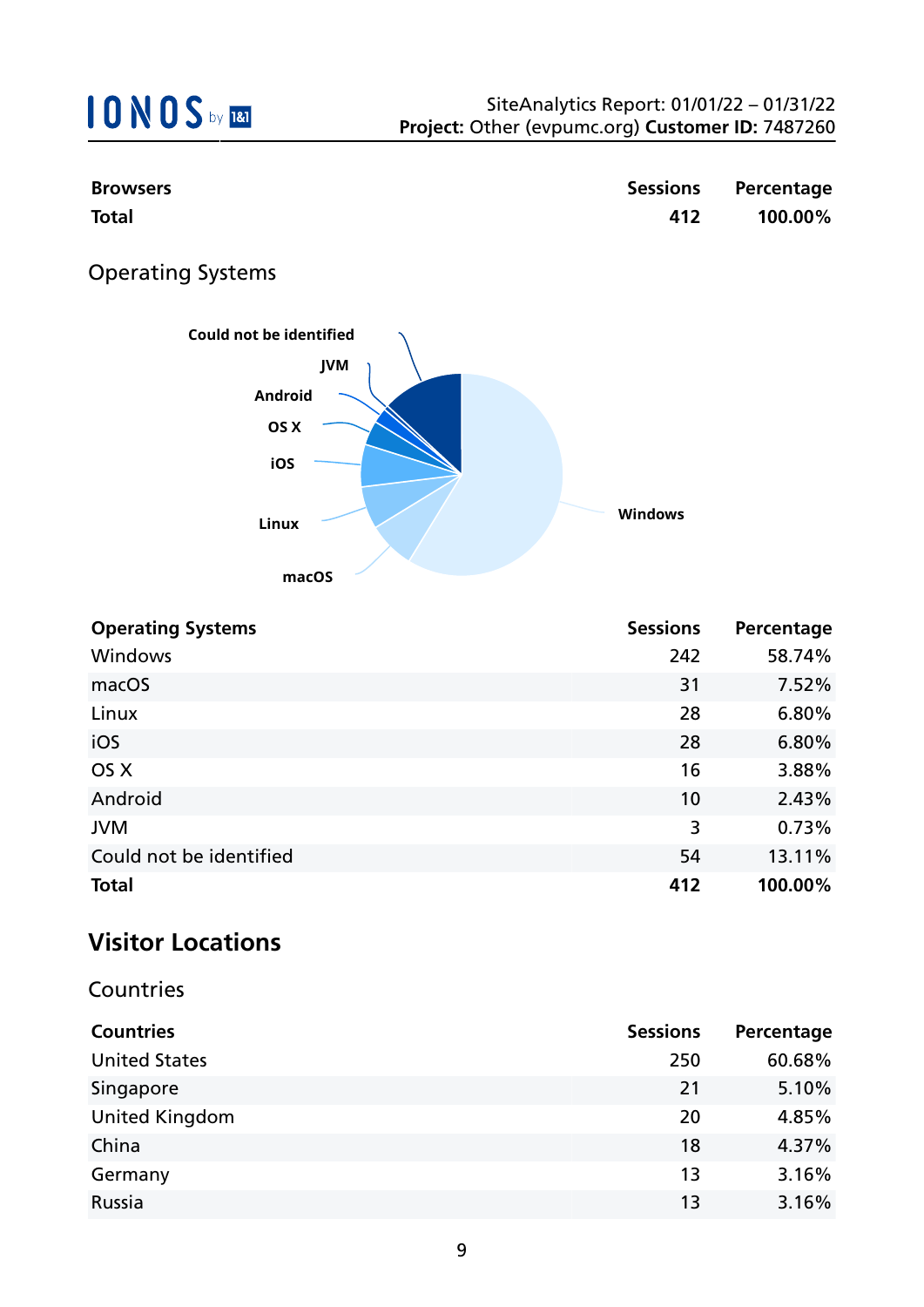| <b>Countries</b>        | <b>Sessions</b> | Percentage |
|-------------------------|-----------------|------------|
| <b>Ukraine</b>          | 10              | 2.43%      |
| <b>Netherlands</b>      | 9               | 2.18%      |
| <b>Belgium</b>          | 8               | 1.94%      |
| Canada                  | $\overline{7}$  | 1.70%      |
| France                  | 6               | 1.46%      |
| Hong Kong SAR China     | 6               | 1.46%      |
| Turkey                  | 6               | 1.46%      |
| Sweden                  | 5               | 1.21%      |
| Australia               | 4               | 0.97%      |
| Ireland                 | 3               | 0.73%      |
| Finland                 | $\overline{2}$  | 0.49%      |
| India                   | $\overline{2}$  | 0.49%      |
| Bangladesh              | 1               | 0.24%      |
| Spain                   | 1               | 0.24%      |
| Japan                   | 1               | 0.24%      |
| Romania                 | $\mathbf{1}$    | 0.24%      |
| Vietnam                 | 1               | 0.24%      |
| Could not be identified | 4               | 0.97%      |
| <b>Total</b>            | 412             | 100.00%    |

#### **Continents**

| <b>Continents</b>       | <b>Sessions</b> | Percentage |
|-------------------------|-----------------|------------|
| <b>North America</b>    | 257             | 62.38%     |
| Europe                  | 92              | 22.33%     |
| Asia                    | 56              | 13.59%     |
| Oceania                 | 4               | 0.97%      |
| Could not be identified | 3               | 0.73%      |
| <b>Total</b>            | 412             | 100.00%    |

## **Information about the evaluations**

#### Visitors

This evaluation shows how many visitors accessed your website. Visitors are uniquely identified on the basis of the IP address and the browser ID. If a visitor goes to your website more than once a day, only one visitor is counted.